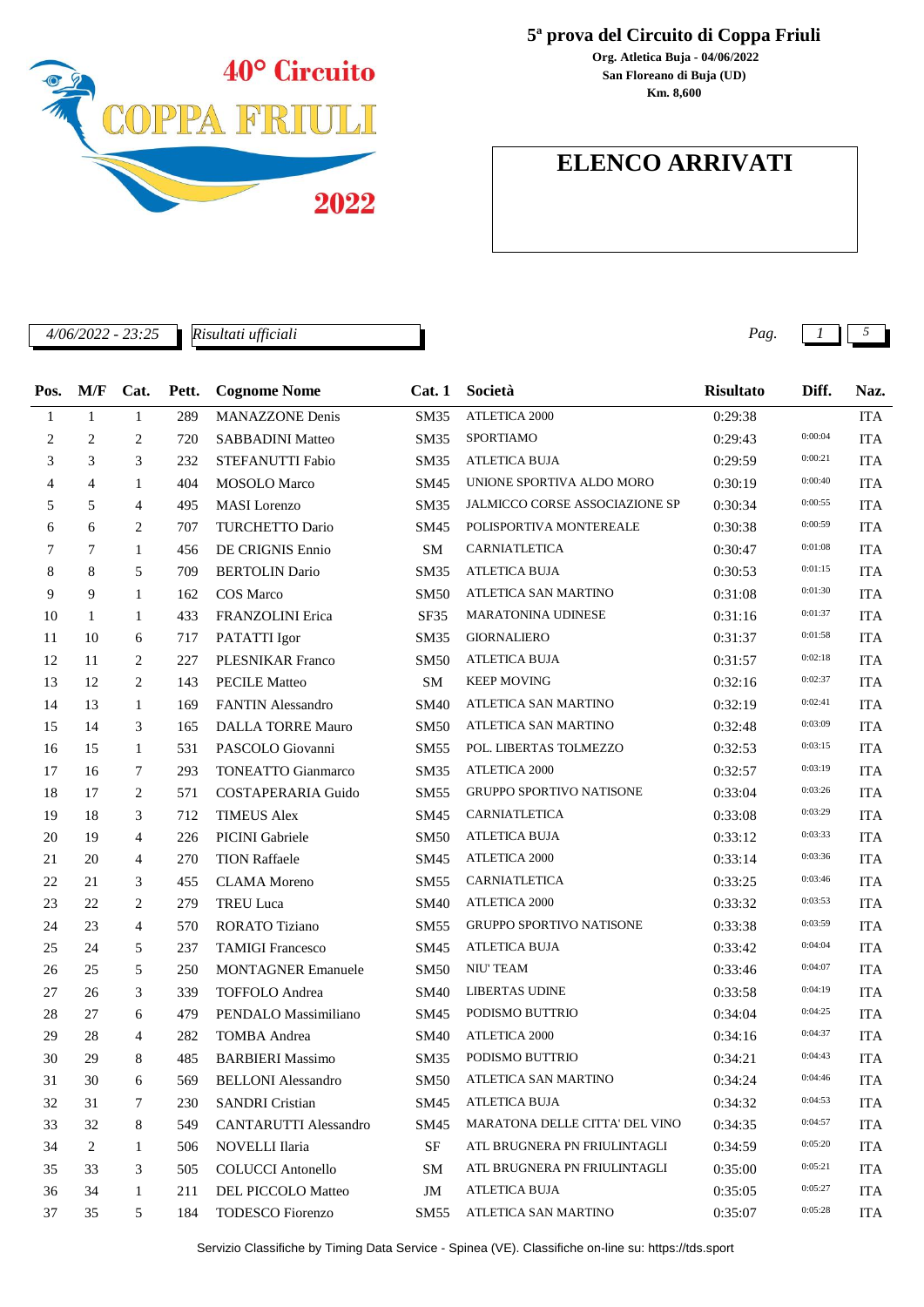## *4/06/2022 - 23:25 Pag. 2 5 Risultati ufficiali*

| Pos. | M/F            | Cat.           | Pett. | <b>Cognome Nome</b>           | Cat.1            | Società                               | <b>Risultato</b> | Diff.   | Naz.       |
|------|----------------|----------------|-------|-------------------------------|------------------|---------------------------------------|------------------|---------|------------|
| 38   | 36             | 9              | 329   | <b>GERUSSI</b> Cristian       | <b>SM45</b>      | <b>LIBERTAS UDINE</b>                 | 0:35:09          | 0:05:30 | <b>ITA</b> |
| 39   | 37             | 7              | 341   | <b>VUERICH Roberto</b>        | <b>SM50</b>      | <b>LIBERTAS UDINE</b>                 | 0:35:10          | 0:05:31 | <b>ITA</b> |
| 40   | 38             | 8              | 342   | <b>MENDUNI</b> Tommaso        | SM50             | ATL. LEONE SAN MARCO PORDENON         | 0:35:11          | 0:05:32 | <b>ITA</b> |
| 41   | 39             | 6              | 193   | POLANO Mauro                  | SM55             | GEMONATLETICA S.R.L. DIL.             | 0:35:22          | 0:05:43 | <b>ITA</b> |
| 42   | 3              | 1              | 238   | <b>CALAZ</b> Gessica          | <b>SF40</b>      | ATLETICA BUJA                         | 0:35:29          | 0:05:50 | <b>ITA</b> |
| 43   | 40             | 5              | 256   | PEZZETTA Pierluigi            | <b>SM40</b>      | <b>NIU' TEAM</b>                      | 0:35:31          | 0:05:52 | <b>ITA</b> |
| 44   | 41             | 10             | 480   | <b>PONTONI Massimiliano</b>   | SM45             | PODISMO BUTTRIO                       | 0:35:32          | 0:05:54 | <b>ITA</b> |
| 45   | 42             | 11             | 496   | <b>MAURO</b> Leonardo         | SM45             | JALMICCO CORSE ASSOCIAZIONE SP        | 0:35:35          | 0:05:56 | <b>ITA</b> |
| 46   | 43             | 12             | 441   | <b>BIANCO Dennis</b>          | SM45             | A.S.D. TRIATHLON LIGNANO SABB.        | 0:35:52          | 0:06:13 | <b>ITA</b> |
| 47   | 44             | 6              | 156   | <b>CASSAN</b> Stefano         | <b>SM40</b>      | ATLETICA SAN MARTINO                  | 0:35:55          | 0:06:16 | <b>ITA</b> |
| 48   | 45             | 9              | 222   | <b>MORANDINI Stefano</b>      | SM50             | <b>ATLETICA BUJA</b>                  | 0:36:04          | 0:06:26 | <b>ITA</b> |
| 49   | 46             | 7              | 465   | <b>MAURO</b> Paolo            | <b>SM40</b>      | G.M. G.S. AQUILE FRIULANE             | 0:36:05          | 0:06:26 | <b>ITA</b> |
| 50   | 47             | $\mathbf{1}$   | 499   | <b>SCARAVETTI Michele</b>     | <b>SM60</b>      | <b>JALMICCO CORSE ASSOCIAZIONE SP</b> | 0:36:16          | 0:06:37 | <b>ITA</b> |
| 51   | 48             | 7              | 563   | <b>ZULIANI</b> Fabio          | SM55             | POL. TRATTORIA FRIULI                 | 0:36:21          | 0:06:42 | <b>ITA</b> |
| 52   | 49             | 8              | 492   | <b>CUNIBERTI Alessio</b>      | <b>SM40</b>      | JALMICCO CORSE ASSOCIAZIONE SP        | 0:36:26          | 0:06:47 | <b>ITA</b> |
| 53   | 50             | 2              | 457   | DE CRIGNIS Paolo              | <b>SM60</b>      | <b>CARNIATLETICA</b>                  | 0:36:31          | 0:06:52 | <b>ITA</b> |
| 54   | 51             | $\mathbf{1}$   | 504   | ZAMARO Maurizio               | SM65             | JALMICCO CORSE ASSOCIAZIONE SP        | 0:36:34          | 0:06:55 | <b>ITA</b> |
| 55   | 52             | 10             | 212   | <b>DOMENICANO Antonio</b>     | <b>SM50</b>      | <b>ATLETICA BUJA</b>                  | 0:36:35          | 0:06:56 | <b>ITA</b> |
| 56   | 53             | $\overline{4}$ | 317   | <b>TONINO Federico</b>        | SM               | MOSTRORUN A.S.D.                      | 0:36:40          | 0:07:02 | <b>ITA</b> |
| 57   | 54             | 11             | 231   | <b>SILEA Ovidiu Florin</b>    | <b>SM50</b>      | <b>ATLETICA BUJA</b>                  | 0:36:44          | 0:07:06 | <b>ITA</b> |
| 58   | 55             | 2              | 532   | <b>MORASSI</b> Claudio        | SM65             | ATLETICA EDILMARKET SANDRIN           | 0:36:49          | 0:07:11 | <b>ITA</b> |
| 59   | 56             | 9              | 435   | <b>NOACCO</b> Cristian        | <b>SM40</b>      | <b>MARATONINA UDINESE</b>             | 0:36:52          | 0:07:13 | <b>ITA</b> |
| 60   | 57             | 12             | 194   | <b>NAIT</b> Fabio             | SM50             | PIANI DI VAS                          | 0:36:52          | 0:07:13 | <b>ITA</b> |
| 61   | 58             | 8              | 522   | <b>SEDRAN Rodolfo</b>         | SM55             | A.S.D. CARDUCCI PORDENONE             | 0:36:54          | 0:07:15 | <b>ITA</b> |
| 62   | $\overline{4}$ | 2              | 718   | <b>MORATTI</b> Jessica        | SF35             | ATLETICA 2000                         | 0:36:55          | 0:07:17 | <b>ITA</b> |
| 63   | 59             | 10             | 295   | <b>COSTANTINI Alan</b>        | <b>SM40</b>      | ATLETICA 2000                         | 0:37:00          | 0:07:21 | <b>ITA</b> |
| 64   | 60             | 11             | 255   | <b>PILLER</b> Giorgio         | SM40             | NIU' TEAM                             | 0:37:00          | 0:07:22 | <b>ITA</b> |
| 65   | 61             | 13             | 133   | DE LUCA Andrea                | SM45             | <b>KEEP MOVING</b>                    | 0:37:02          | 0:07:23 | <b>ITA</b> |
| 66   | 62             | 5              | 234   | <b>VENTURELLI Francesco</b>   | SM               | <b>ATLETICA BUJA</b>                  | 0:37:04          | 0:07:25 | <b>ITA</b> |
| 67   | 63             | 9              | 469   | <b>CHIANDONE</b> Giannantonio | SM55             | G.M. G.S. AQUILE FRIULANE             | 0:37:11          | 0:07:33 | <b>ITA</b> |
| 68   | 64             | 13             | 409   | <b>PASCHINI Cris</b>          | SM50             | UNIONE SPORTIVA ALDO MORO             | 0:37:16          | 0:07:37 | <b>ITA</b> |
| 69   | 65             | 3              | 168   | DI BIN Alido                  | SM <sub>60</sub> | ATLETICA SAN MARTINO                  | 0:37:26          | 0:07:48 | <b>ITA</b> |
| 70   | 5              | 2              | 241   | FRANCESCHINIS Giulia          | SF               | <b>ATLETICA BUJA</b>                  | 0:37:34          | 0:07:55 | <b>ITA</b> |
| 71   | 6              | 3              | 243   | <b>MOLARO</b> Veronica        | <b>SF</b>        | <b>ATLETICA BUJA</b>                  | 0:37:34          | 0:07:56 | <b>ITA</b> |
| 72   | 66             | 14             | 547   | <b>BORTOLUSSI</b> Simone      | SM45             | RUNLAB UDINE A.S.D.                   | 0:37:40          | 0:08:01 | <b>ITA</b> |
| 73   | 67             | 15             | 548   | MORASSUTTI Daniele            | SM45             | RUNLAB UDINE A.S.D.                   | 0:37:42          | 0:08:03 | ITA        |
| 74   | 68             | 10             | 303   | DE SABBATA Daniele            | SM55             | MOSTRORUN A.S.D.                      | 0:37:46          | 0:08:07 | <b>ITA</b> |
| 75   | 69             | 11             | 336   | SALTARINI Massimiliano        | SM55             | LIBERTAS UDINE                        | 0:37:48          | 0:08:09 | <b>ITA</b> |
| 76   | $\tau$         | 4              | 411   | <b>BANELLI</b> Chiara         | SF               | UNIONE SPORTIVA ALDO MORO             | 0:37:53          | 0:08:14 | <b>ITA</b> |
| 77   | 70             | 12             | 309   | <b>GIAIOTTI</b> Adriano       | SM <sub>55</sub> | MOSTRORUN A.S.D.                      | 0:37:54          | 0:08:15 | <b>ITA</b> |
| 78   | 71             | 13             | 471   | MORETTI Ferdinando            | SM55             | G.M. G.S. AQUILE FRIULANE             | 0:37:59          | 0:08:20 | <b>ITA</b> |
| 79   | 8              | 3              | 305   | DI FANT Letizia               | SF35             | MOSTRORUN A.S.D.                      | 0:38:03          | 0:08:24 | ITA        |
| 80   | 72             | 14             | 483   | <b>COZZI</b> Roberto          | SM55             | PODISMO BUTTRIO                       | 0:38:06          | 0:08:28 | <b>ITA</b> |
| 81   | 73             | 16             | 233   | <b>TREVISANI Riccardo</b>     | SM45             | <b>ATLETICA BUJA</b>                  | 0:38:11          | 0:08:32 | <b>ITA</b> |
| 82   | 9              | 4              | 306   | <b>DRIUTTI</b> Juliana        | SF35             | <b>MOSTRORUN A.S.D.</b>               | 0:38:23          | 0:08:44 | <b>ITA</b> |
| 83   | 74             | 15             | 704   | <b>PECILE Giulio</b>          | SM55             | G.M. G.S. AQUILE FRIULANE             | 0:38:28          | 0:08:49 | <b>ITA</b> |
| 84   | 75             | 16             | 201   | <b>ALTOBELLI</b> Giuseppe     | SM55             | <b>ATLETICA BUJA</b>                  | 0:38:38          | 0:08:59 | ITA        |
| 85   | 76             | 14             | 235   | ZAFFANI Roberto               | <b>SM50</b>      | <b>ATLETICA BUJA</b>                  | 0:38:42          | 0:09:04 | <b>ITA</b> |
| 86   | 77             | 15             | 430   | <b>CIANI</b> Stefano          | <b>SM50</b>      | <b>MARATONINA UDINESE</b>             | 0:38:54          | 0:09:15 | <b>ITA</b> |
| 87   | 78             | 16             | 275   | <b>DOMENIS Fabrizio</b>       | <b>SM50</b>      | ATLETICA 2000                         | 0:38:56          | 0:09:18 | <b>ITA</b> |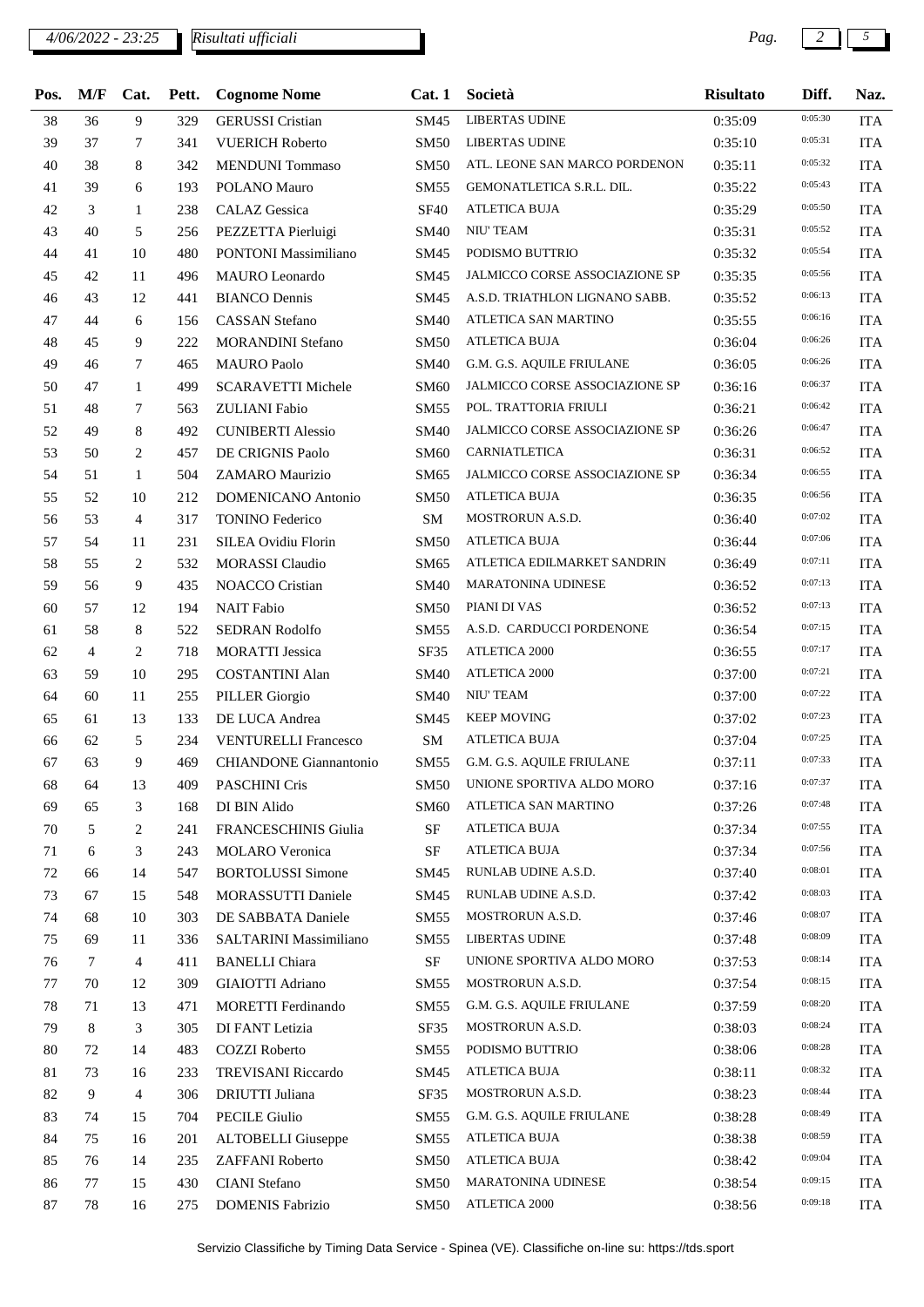*4/06/2022 - 23:25 Pag. 3 5 Risultati ufficiali*

| Pos. | M/F | Cat.           | Pett. | <b>Cognome Nome</b>        | Cat.1       | Società                        | <b>Risultato</b> | Diff.   | Naz.       |
|------|-----|----------------|-------|----------------------------|-------------|--------------------------------|------------------|---------|------------|
| 88   | 79  | $\overline{4}$ | 482   | <b>VUERICH Massimo</b>     | SM60        | PODISMO BUTTRIO                | 0:39:04          | 0:09:25 | <b>ITA</b> |
| 89   | 10  | 5              | 180   | <b>ROSA Elisa</b>          | SF35        | ATLETICA SAN MARTINO           | 0:39:09          | 0:09:30 | <b>ITA</b> |
| 90   | 80  | 5              | 439   | FAGGIANI Gianni Antonio    | SM60        | A.S.D. TRIATHLON LIGNANO SABB. | 0:39:13          | 0:09:35 | <b>ITA</b> |
| 91   | 11  | $\mathbf{1}$   | 401   | <b>NASCIMBENI Romina</b>   | <b>SF45</b> | UNIONE SPORTIVA ALDO MORO      | 0:39:19          | 0:09:41 | <b>ITA</b> |
| 92   | 12  | 2              | 554   | PIAGNO Samanta             | SF45        | A.S.D. A.N.B. FIAMME CREMISI   | 0:39:25          | 0:09:46 | <b>ITA</b> |
| 93   | 81  | 17             | 546   | <b>GENTILE Primo</b>       | SM45        | PODISTI CORDENONS              | 0:39:25          | 0:09:46 | <b>ITA</b> |
| 94   | 82  | 17             | 550   | <b>NONINI Massimo</b>      | SM50        | MARATONA DELLE CITTA' DEL VINO | 0:39:26          | 0:09:47 | <b>ITA</b> |
| 95   | 13  | 5              | 334   | <b>PATAT</b> Francesca     | <b>SF</b>   | <b>LIBERTAS UDINE</b>          | 0:39:28          | 0:09:49 | <b>ITA</b> |
| 96   | 83  | 12             | 325   | <b>BUZZI</b> Lorenzo       | SM40        | LIBERTAS UDINE                 | 0:39:32          | 0:09:53 | <b>ITA</b> |
| 97   | 14  | 3              | 711   | <b>TIMEUS Hana</b>         | SF45        | CARNIATLETICA                  | 0:39:34          | 0:09:55 | <b>ITA</b> |
| 98   | 84  | 18             | 116   | <b>COLAUTTO</b> Stefano    | SM50        | <b>KEEP MOVING</b>             | 0:39:41          | 0:10:02 | <b>ITA</b> |
| 99   | 15  | 2              | 109   | <b>MARCHETTI Chiara</b>    | <b>SF40</b> | <b>KEEP MOVING</b>             | 0:39:42          | 0:10:03 | <b>ITA</b> |
| 100  | 85  | 17             | 198   | <b>BONANNI</b> Lauro       | SM55        | PIANI DI VAS                   | 0:39:46          | 0:10:07 | <b>ITA</b> |
| 101  | 16  | 3              | 702   | DE CANDIDO Evita           | <b>SF40</b> | RUNLAB UDINE A.S.D.            | 0:39:53          | 0:10:15 | <b>ITA</b> |
| 102  | 86  | 9              | 448   | <b>GALLICI</b> Andrea      | SM35        | A.S.D. TRIATHLON LIGNANO SABB. | 0:40:03          | 0:10:25 | <b>ITA</b> |
| 103  | 87  | 6              | 714   | <b>BULIAN Mario</b>        | SM60        | <b>RUNCARD</b>                 | 0:40:06          | 0:10:27 | <b>ITA</b> |
| 104  | 88  | 3              | 715   | <b>MICHELIS Mauro</b>      | SM65        | <b>TRIESTE ATLETICA</b>        | 0:40:14          | 0:10:36 | <b>ITA</b> |
| 105  | 89  | 19             | 701   | PERUZZO Simone             | <b>SM50</b> | <b>RUNCARD</b>                 | 0:40:19          | 0:10:41 | <b>ITA</b> |
| 106  | 90  | 13             | 454   | <b>BONANNI Flavio</b>      | <b>SM40</b> | CARNIATLETICA                  | 0:40:26          | 0:10:47 | <b>ITA</b> |
| 107  | 91  | 18             | 560   | <b>GOSPARINI</b> Andrea    | SM55        | POL. TRATTORIA FRIULI          | 0:40:34          | 0:10:55 | <b>ITA</b> |
| 108  | 92  | 6              | 150   | SALZANO Joi                | <b>SM</b>   | <b>KEEP MOVING</b>             | 0:40:45          | 0:11:07 | <b>ITA</b> |
| 109  | 93  | 19             | 129   | <b>GIORGIUTTI Massimo</b>  | SM55        | <b>KEEP MOVING</b>             | 0:40:56          | 0:11:17 | <b>ITA</b> |
| 110  | 94  | $\overline{4}$ | 502   | <b>VIRGOLINI Fabrizio</b>  | SM65        | JALMICCO CORSE ASSOCIAZIONE SP | 0:41:00          | 0:11:21 | <b>ITA</b> |
| 111  | 95  | 18             | 209   | <b>COLLINI</b> Massimo     | SM45        | <b>ATLETICA BUJA</b>           | 0:41:06          | 0:11:27 | <b>ITA</b> |
| 112  | 17  | 1              | 566   | MIANI Anna                 | <b>SF50</b> | MOSTRORUN A.S.D.               | 0:41:07          | 0:11:28 | <b>ITA</b> |
| 113  | 18  | 6              | 312   | PARUSSINI Sara             | <b>SF</b>   | MOSTRORUN A.S.D.               | 0:41:08          | 0:11:30 | <b>ITA</b> |
| 114  | 19  | 2              | 158   | <b>CESARATTO Claudia</b>   | SF50        | ATLETICA SAN MARTINO           | 0:41:20          | 0:11:42 | <b>ITA</b> |
| 115  | 96  | 19             | 119   | <b>NALDI Alex</b>          | SM45        | <b>KEEP MOVING</b>             | 0:41:27          | 0:11:48 | <b>ITA</b> |
| 116  | 97  | 20             | 142   | <b>NIRO</b> Fortunato      | SM55        | <b>KEEP MOVING</b>             | 0:41:30          | 0:11:51 | <b>ITA</b> |
| 117  | 20  | 6              | 240   | FIORITTI Claudia           | SF35        | <b>ATLETICA BUJA</b>           | 0:41:37          | 0:11:58 | <b>ITA</b> |
| 118  | 21  | 7              | 708   | <b>GUBIANI</b> Anna        | <b>SF</b>   | <b>ATLETICA BUJA</b>           | 0:41:39          | 0:12:00 | ITA        |
| 119  | 22  | 1              | 139   | LEONARDUZZI Patrizia       | <b>SF60</b> | <b>KEEP MOVING</b>             | 0:41:58          | 0:12:20 | ITA        |
| 120  | 98  | 20             | 297   | <b>BASSO</b> Claudio       | SM45        | MOSTRORUN A.S.D.               | 0:42:20          | 0:12:42 | <b>ITA</b> |
| 121  | 99  | 20             | 228   | PONTON Massimiliano        | <b>SM50</b> | <b>ATLETICA BUJA</b>           | 0:42:21          | 0:12:43 | <b>ITA</b> |
| 122  | 100 | 7              | 564   | SASSETTI Paolo             | <b>SM60</b> | TRIESTE ATLETICA               | 0:42:25          | 0:12:46 | <b>ITA</b> |
| 123  | 101 | 21             | 559   | <b>COLLA</b> Andrea        | SM50        | POL. TRATTORIA FRIULI          | 0:42:28          | 0:12:49 | ITA        |
| 124  | 102 | 21             | 274   | D'ANGELA Lorenzo           | SM55        | ATLETICA 2000                  | 0:42:34          | 0:12:55 | ITA        |
| 125  | 23  | 1              | 478   | <b>GORASSINI</b> Francesca | SF55        | PODISMO BUTTRIO                | 0:42:37          | 0:12:58 | <b>ITA</b> |
| 126  | 24  | $\overline{4}$ | 118   | ROSSI Daniela              | SF45        | <b>KEEP MOVING</b>             | 0:42:40          | 0:13:02 | ITA        |
| 127  | 25  | 2              | 705   | FLOREANI Elena Cristina    | SF55        | G.M. G.S. AQUILE FRIULANE      | 0:42:49          | 0:13:10 | ITA        |
| 128  | 103 | 22             | 174   | <b>LOMBARDO</b> Stefano    | SM50        | ATLETICA SAN MARTINO           | 0:42:54          | 0:13:15 | <b>ITA</b> |
| 129  | 26  | $\overline{4}$ | 196   | <b>GRESSANI</b> Orietta    | <b>SF40</b> | PIANI DI VAS                   | 0:43:00          | 0:13:21 | ITA        |
| 130  | 27  | 3              | 300   | <b>CEROI</b> Federica      | SF50        | MOSTRORUN A.S.D.               | 0:43:04          | 0:13:25 | <b>ITA</b> |
| 131  | 104 | 21             | 529   | PARESCHI Alessandro        | SM45        | ASD CHIARCOSSO - HELP HAITI    | 0:43:13          | 0:13:34 | ITA        |
| 132  | 28  | 5              | 318   | TURCO Martina              | SF45        | MOSTRORUN A.S.D.               | 0:43:14          | 0:13:36 | ITA        |
| 133  | 29  | 3              | 525   | FACCHIN Michela            | SF55        | <b>C.U.S. TRIESTE</b>          | 0:43:20          | 0:13:41 | <b>ITA</b> |
| 134  | 30  | 6              | 177   | <b>MORETTI Cristina</b>    | SF45        | ATLETICA SAN MARTINO           | 0:43:25          | 0:13:47 | ITA        |
| 135  | 31  | 7              | 104   | VIDONI Paola               | SF45        | <b>KEEP MOVING</b>             | 0:43:34          | 0:13:55 | ITA        |
| 136  | 105 | 23             | 422   | <b>ZANETTE Maurizio</b>    | SM50        | G. P. LIVENZA SACILE           | 0:43:53          | 0:14:15 | ITA        |
| 137  | 106 | $\mathbf{1}$   | 186   | <b>TOMMASINI Flavio</b>    | SM70        | ATLETICA SAN MARTINO           | 0:43:54          | 0:14:15 | <b>ITA</b> |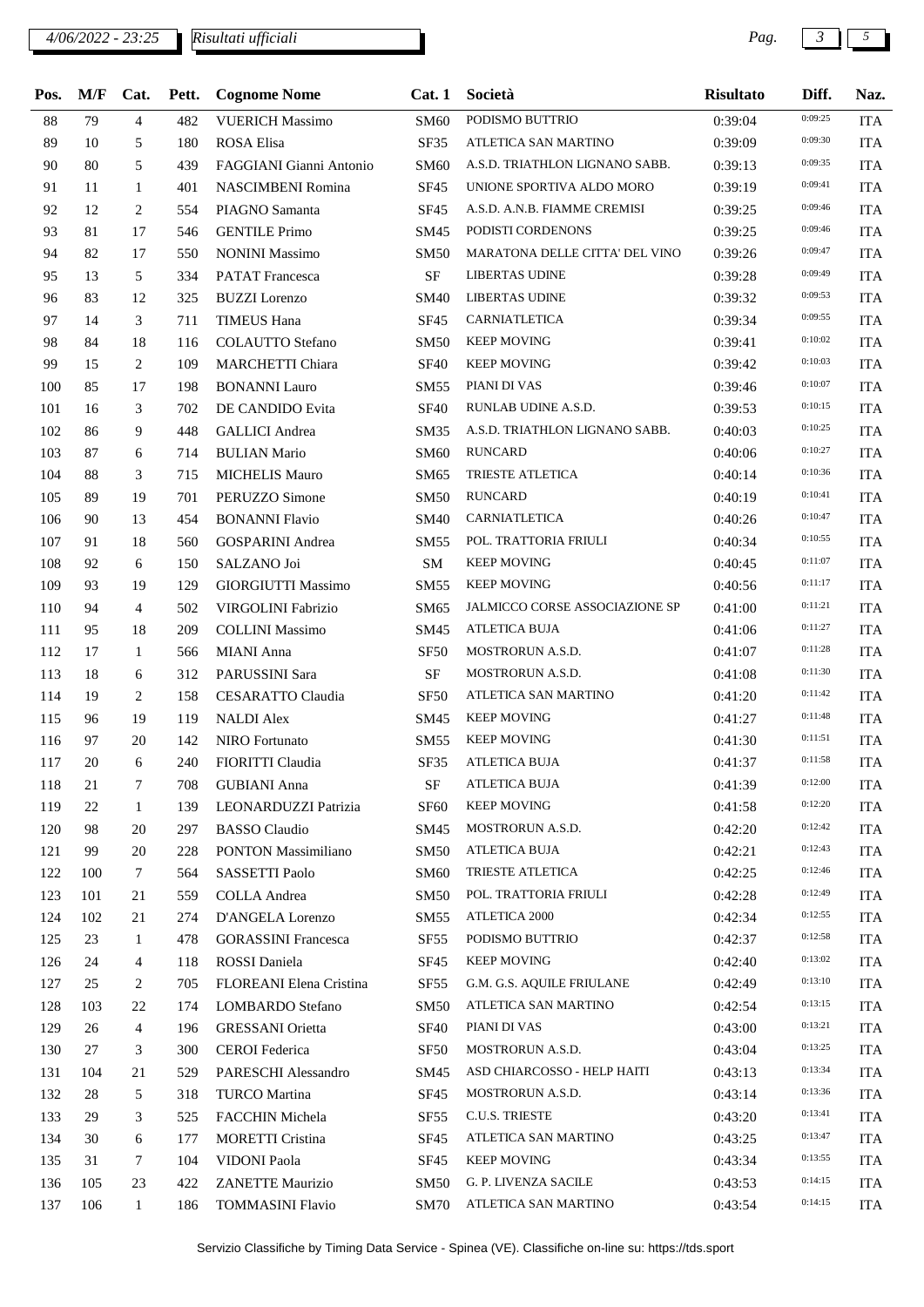## *4/06/2022 - 23:25 Pag. 4 5 Risultati ufficiali*

| Pos. | M/F | Cat.           | Pett. | <b>Cognome Nome</b>         | Cat.1            | Società                         | <b>Risultato</b> | Diff.   | Naz.       |
|------|-----|----------------|-------|-----------------------------|------------------|---------------------------------|------------------|---------|------------|
| 138  | 107 | 5              | 175   | <b>MANIAGO Bruno</b>        | SM65             | ATLETICA SAN MARTINO            | 0:43:55          | 0:14:16 | <b>ITA</b> |
| 139  | 108 | 24             | 188   | <b>VENTORUZZO Marco</b>     | <b>SM50</b>      | ATLETICA SAN MARTINO            | 0:44:00          | 0:14:21 | <b>ITA</b> |
| 140  | 32  | 5              | 107   | <b>CAVASSI</b> Sara         | <b>SF40</b>      | <b>KEEP MOVING</b>              | 0:44:09          | 0:14:30 | <b>ITA</b> |
| 141  | 109 | 22             | 713   | PIETRINI Luca               | SM45             | MOSTRORUN A.S.D.                | 0:44:18          | 0:14:40 | <b>ITA</b> |
| 142  | 110 | 8              | 706   | <b>AGOSTINIS Pietro</b>     | SM60             | UNIONE SPORTIVA ALDO MORO       | 0:44:22          | 0:14:43 | <b>ITA</b> |
| 143  | 111 | 25             | 213   | <b>FERLIZZA Mauro</b>       | SM50             | <b>ATLETICA BUJA</b>            | 0:44:29          | 0:14:50 | <b>ITA</b> |
| 144  | 112 | 22             | 176   | <b>MARTIN</b> Daniele       | SM55             | ATLETICA SAN MARTINO            | 0:44:48          | 0:15:10 | <b>ITA</b> |
| 145  | 113 | 23             | 406   | <b>VALLE Marco</b>          | SM55             | UNIONE SPORTIVA ALDO MORO       | 0:44:48          | 0:15:10 | <b>ITA</b> |
| 146  | 114 | 23             | 146   | <b>DRI</b> Paolo            | SM45             | <b>KEEP MOVING</b>              | 0:44:59          | 0:15:21 | <b>ITA</b> |
| 147  | 115 | 1              | 461   | <b>IANICH Aido</b>          | SM75             | CARNIATLETICA                   | 0:45:04          | 0:15:25 | <b>ITA</b> |
| 148  | 33  | 8              | 553   | <b>BUOSO</b> Ilaria         | SF               | A.S.D. A.N.B. FIAMME CREMISI    | 0:45:07          | 0:15:28 | <b>ITA</b> |
| 149  | 116 | 9              | 500   | <b>TREVISAN Flavio</b>      | SM60             | JALMICCO CORSE ASSOCIAZIONE SP  | 0:45:09          | 0:15:31 | <b>ITA</b> |
| 150  | 117 | 2              | 221   | <b>MOLINARO</b> Sereno      | <b>SM70</b>      | ATLETICA BUJA                   | 0:45:18          | 0:15:40 | <b>ITA</b> |
| 151  | 118 | 6              | 195   | <b>PUNTIL Ermes</b>         | SM65             | PIANI DI VAS                    | 0:45:19          | 0:15:41 | <b>ITA</b> |
| 152  | 119 | 24             | 333   | OTTOGALLI Giuseppe          | SM55             | LIBERTAS UDINE                  | 0:45:23          | 0:15:44 | <b>ITA</b> |
| 153  | 120 | 25             | 200   | <b>BALLERINO Renato</b>     | SM55             | <b>RUNCARD</b>                  | 0:45:24          | 0:15:45 | <b>ITA</b> |
| 154  | 121 | 26             | 590   | <b>CELLA Luciano</b>        | SM50             | AMICI DI LUTRANO                | 0:45:33          | 0:15:54 | <b>ITA</b> |
| 155  | 34  | 8              | 170   | <b>FASUOLO</b> Bernadette   | <b>SF45</b>      | ATLETICA SAN MARTINO            | 0:45:33          | 0:15:55 | <b>ITA</b> |
| 156  | 122 | 27             | 260   | SALZILLO Emilio             | SM50             | NIU' TEAM                       | 0:45:44          | 0:16:05 | <b>ITA</b> |
| 157  | 35  | $\overline{4}$ | 719   | DE INFANTI Cesarina         | SF <sub>55</sub> | <b>GIORNALIERO</b>              | 0:45:46          | 0:16:07 | <b>ITA</b> |
| 158  | 36  | 5              | 589   | <b>ANTONIAZZI Tiziana</b>   | <b>SF55</b>      | AMICI DI LUTRANO                | 0:45:47          | 0:16:09 | <b>ITA</b> |
| 159  | 123 | 7              | 277   | <b>CASTELLANI Franco</b>    | SM65             | <b>ATLETICA 2000</b>            | 0:46:04          | 0:16:26 | <b>ITA</b> |
| 160  | 124 | 10             | 537   | <b>COSATTO Lucas</b>        | SM35             | <b>MARATONA MAGNANO</b>         | 0:46:07          | 0:16:28 | <b>ITA</b> |
| 161  | 125 | 28             | 122   | D'ANZUL Giuseppe            | <b>SM50</b>      | <b>KEEP MOVING</b>              | 0:46:47          | 0:17:08 | <b>ITA</b> |
| 162  | 37  | 7              | 301   | CIARCIA' Piera Paola        | SF35             | <b>MOSTRORUN A.S.D.</b>         | 0:46:55          | 0:17:16 | <b>ITA</b> |
| 163  | 38  | 6              | 117   | <b>ARNONE Elisa</b>         | <b>SF40</b>      | <b>KEEP MOVING</b>              | 0:46:56          | 0:17:17 | <b>ITA</b> |
| 164  | 39  | 6              | 458   | DEL FABRO Sonia             | SF55             | CARNIATLETICA                   | 0:47:01          | 0:17:22 | <b>ITA</b> |
| 165  | 40  | 8              | 476   | <b>TOMAT Erica</b>          | SF35             | G.M. G.S. AQUILE FRIULANE       | 0:47:02          | 0:17:23 | <b>ITA</b> |
| 166  | 126 | 3              | 491   | CETTOLO Ennio               | <b>SM70</b>      | JALMICCO CORSE ASSOCIAZIONE SP  | 0:47:10          | 0:17:31 | <b>ITA</b> |
| 167  | 127 | $\overline{4}$ | 350   | <b>CASTELLARIN</b> Giorgio  | <b>SM70</b>      | C.U.S. UDINE                    | 0:47:13          | 0:17:35 | <b>ITA</b> |
| 168  | 128 | 29             | 204   | <b>BIRARDA</b> Stefano      | <b>SM50</b>      | <b>ATLETICA BUJA</b>            | 0:47:30          | 0:17:51 | <b>ITA</b> |
| 169  | 129 | 30             | 578   | <b>TASCA Elvis</b>          | <b>SM50</b>      | <b>MARATONETI ERACLEA</b>       | 0:47:30          | 0:17:52 | <b>ITA</b> |
| 170  | 130 | 26             | 703   | NADALINI Ferruccio          | SM55             | ATLETICA DOLCE NORD-EST         | 0:47:34          | 0:17:55 | <b>ITA</b> |
| 171  | 41  | 1              | 573   | RORATO Lucia                | PF               | <b>GRUPPO SPORTIVO NATISONE</b> | 0:47:43          | 0:18:04 | <b>ITA</b> |
| 172  | 42  | 1              | 474   | ZANDIGIACOMO Margherita     | SF <sub>65</sub> | G.M. G.S. AQUILE FRIULANE       | 0:47:51          | 0:18:12 | <b>ITA</b> |
| 173  | 131 | 24             | 577   | SAVIO Gabriele              | SM45             | MARATONA DELLE CITTA' DEL VINO  | 0:48:05          | 0:18:27 | <b>ITA</b> |
| 174  | 43  | 9              | 543   | <b>CECERE</b> Tiziana       | SF <sub>45</sub> | PODISTI CORDENONS               | 0:48:14          | 0:18:35 | <b>ITA</b> |
| 175  | 44  | 4              | 315   | SNAIDERO Raffaella          | SF <sub>50</sub> | MOSTRORUN A.S.D.                | 0:48:26          | 0:18:47 | <b>ITA</b> |
| 176  | 45  | 7              | 296   | <b>BALDINI</b> Paola        | <b>SF40</b>      | MOSTRORUN A.S.D.                | 0:48:35          | 0:18:57 | <b>ITA</b> |
| 177  | 46  | 9              | 565   | <b>BUSO Silvia</b>          | SF               | MOSTRORUN A.S.D.                | 0:48:36          | 0:18:57 | <b>ITA</b> |
| 178  | 47  | 2              | 716   | DI LENARDO Chiara           | SF <sub>60</sub> | POLISPORTIVA TIMAUCLEULIS       | 0:48:47          | 0:19:08 | <b>ITA</b> |
| 179  | 48  | 10             | 120   | DELLA NEGRA Cinzia          | SF <sub>45</sub> | <b>KEEP MOVING</b>              | 0:49:27          | 0:19:48 | <b>ITA</b> |
| 180  | 132 | 31             | 278   | <b>GHETTI</b> Corrado       | <b>SM50</b>      | ATLETICA 2000                   | 0:49:47          | 0:20:08 | <b>ITA</b> |
| 181  | 133 | 32             | 205   | <b>BONELLI Massimiliano</b> | <b>SM50</b>      | <b>ATLETICA BUJA</b>            | 0:49:56          | 0:20:17 | <b>ITA</b> |
| 182  | 49  | 11             | 298   | <b>BASSO</b> Alessandra     | SF45             | MOSTRORUN A.S.D.                | 0:50:15          | 0:20:36 | <b>ITA</b> |
| 183  | 134 | 33             | 208   | <b>CIMENTI Alessandro</b>   | <b>SM50</b>      | ATLETICA BUJA                   | 0:50:26          | 0:20:48 | <b>ITA</b> |
| 184  | 135 | 25             | 172   | <b>GIUSEPPIN Bruno</b>      | SM45             | ATLETICA SAN MARTINO            | 0:50:36          | 0:20:57 | <b>ITA</b> |
| 185  | 50  | 12             | 575   | <b>PAJARIN</b> Irene        | SF45             | <b>GRUPPO SPORTIVO NATISONE</b> | 0:50:42          | 0:21:03 | <b>ITA</b> |
| 186  | 136 | 5              | 248   | <b>ACANFORA Enrico</b>      | <b>SM70</b>      | NIU' TEAM                       | 0:51:26          | 0:21:48 | <b>ITA</b> |
| 187  | 137 | 10             | 113   | <b>TURCO Massimo</b>        | <b>SM60</b>      | <b>KEEP MOVING</b>              | 0:51:29          | 0:21:50 | <b>ITA</b> |